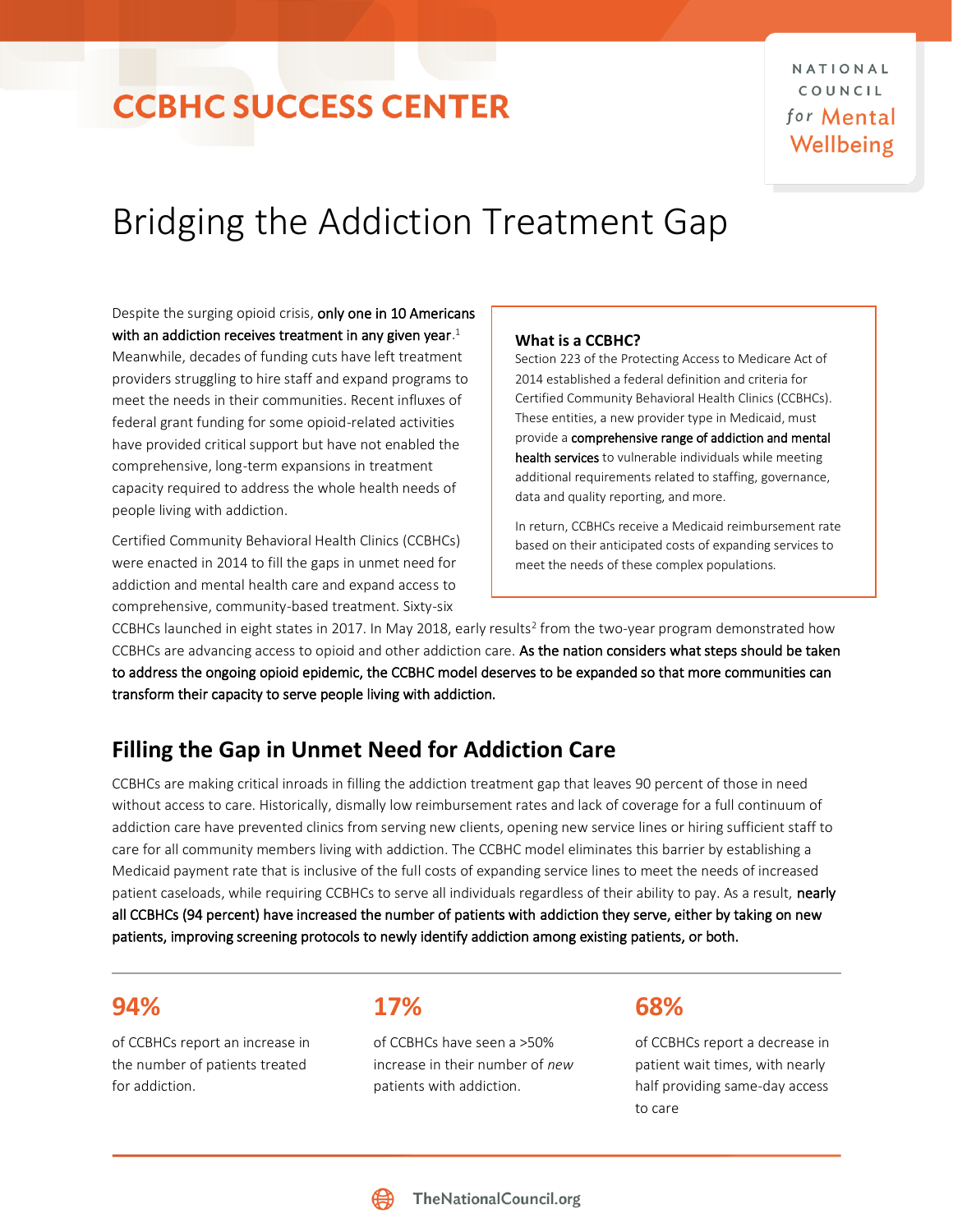NATIONAL COUNCIL for Mental Wellbeing

## **Reducing Wait Times for Addiction Care**

Lengthy wait times for services reduce the likelihood that patients will initiate and fully engage in care; long wait times also increase the risk of a deadly event such as overdose. CCBHCs have invested heavily in reducing wait times, and their efforts have succeeded: since becoming a CCBHC, 68 percent of clinics have seen a *decrease* in patient wait times, while 30 percent have seen wait times remain steady despite increases in patient caseloads across most CCBHCs. After an initial call or referral, 78 percent of CCBHCs can offer an appointment within a week or less.



\*Note: One clinic (2%) responded that they do not know how long it takes CCBHC patients to access services after initial call or referral.

### **Bikur Cholim (NY)**

Prior to becoming a CCBHC, Bikur Cholim had a waitlist of 140 patients. By hiring new staff, expanding treatment programs and implementing rapid access protocols, Bikur Cholim has completely eliminated its waitlist while simultaneously expanding its total patient caseload.

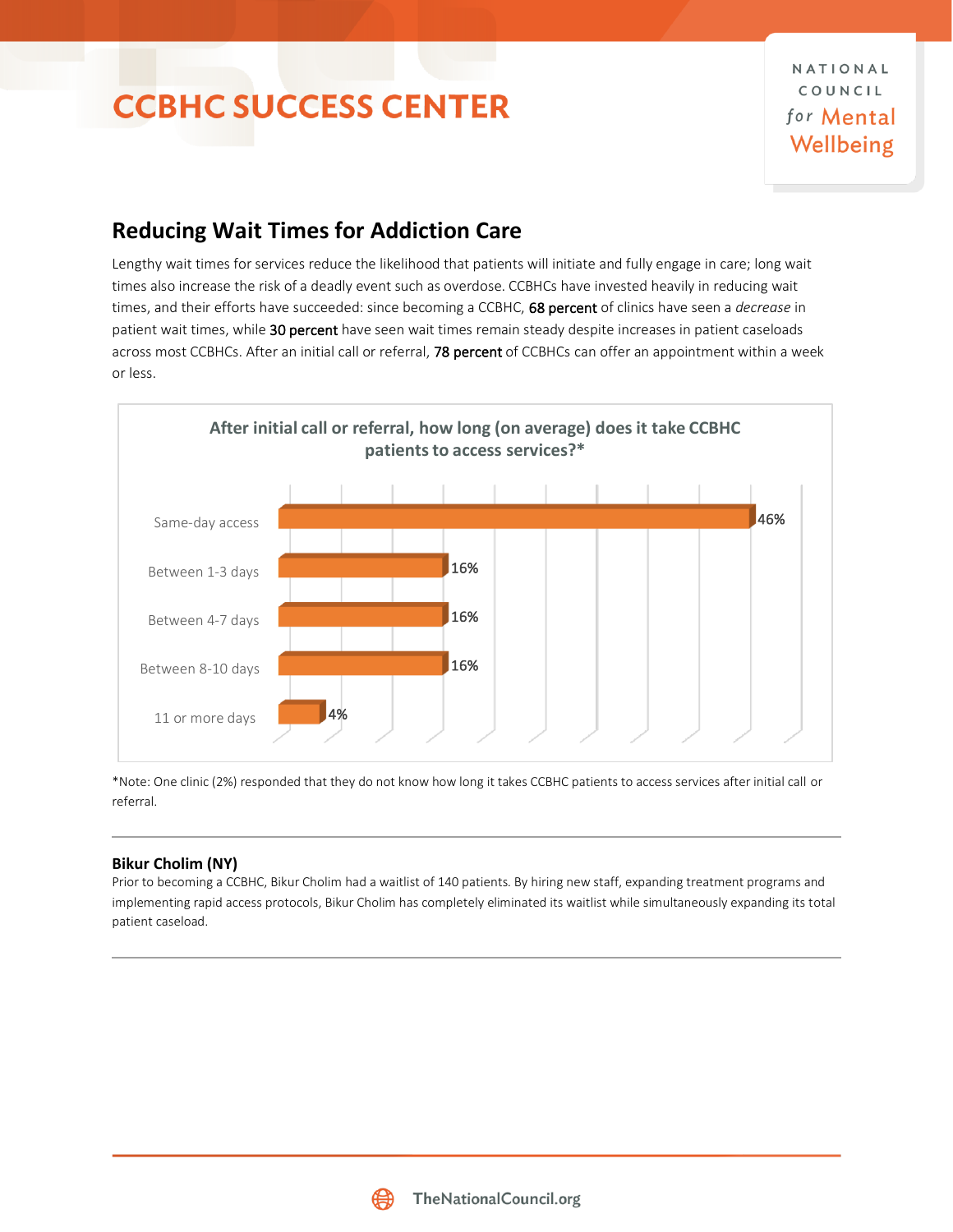## **CCBHCs Advancing the Continuum of Addiction Care**

Acknowledging that people in many communities lack access to the full continuum of medically necessary substance use care, the CCBHC model requires a robust array of addiction treatment and recovery activities. In contrast to the current patchwork of available services, consumers and families in every community with a CCBHC know they will have access to a guaranteed set of high-quality services fully coordinated with other health care providers. Unlike current reimbursement models, which are typically too low to support the actual costs of care delivery, the CCBHC model provides sustainable funding for these capacity expansions.

### Required CCBHC Addiction Treatment Services CCBHC Service Delivery

Crisis care: 24-hour mobile crisis teams, emergency crisis intervention services and crisis stabilization

Evidence-based outpatient substance use services (e.g., addiction counseling, medication-assisted treatment, addiction technologies, assertive community treatment, cognitive behavioral therapy)

Ambulatory and medical detoxification

Treatment for co-occurring addiction and mental illness

Screening, assessment and diagnosis, including risk assessment for substance use

Brief intervention and referral to treatment for problematic substance use identified during screening

Peer recovery support and family support services

Treatment planning, including risk assessment and crisis planning

Referral to outside providers for specialized substance use services outside the expertise of the CCBHC

Targeted case management

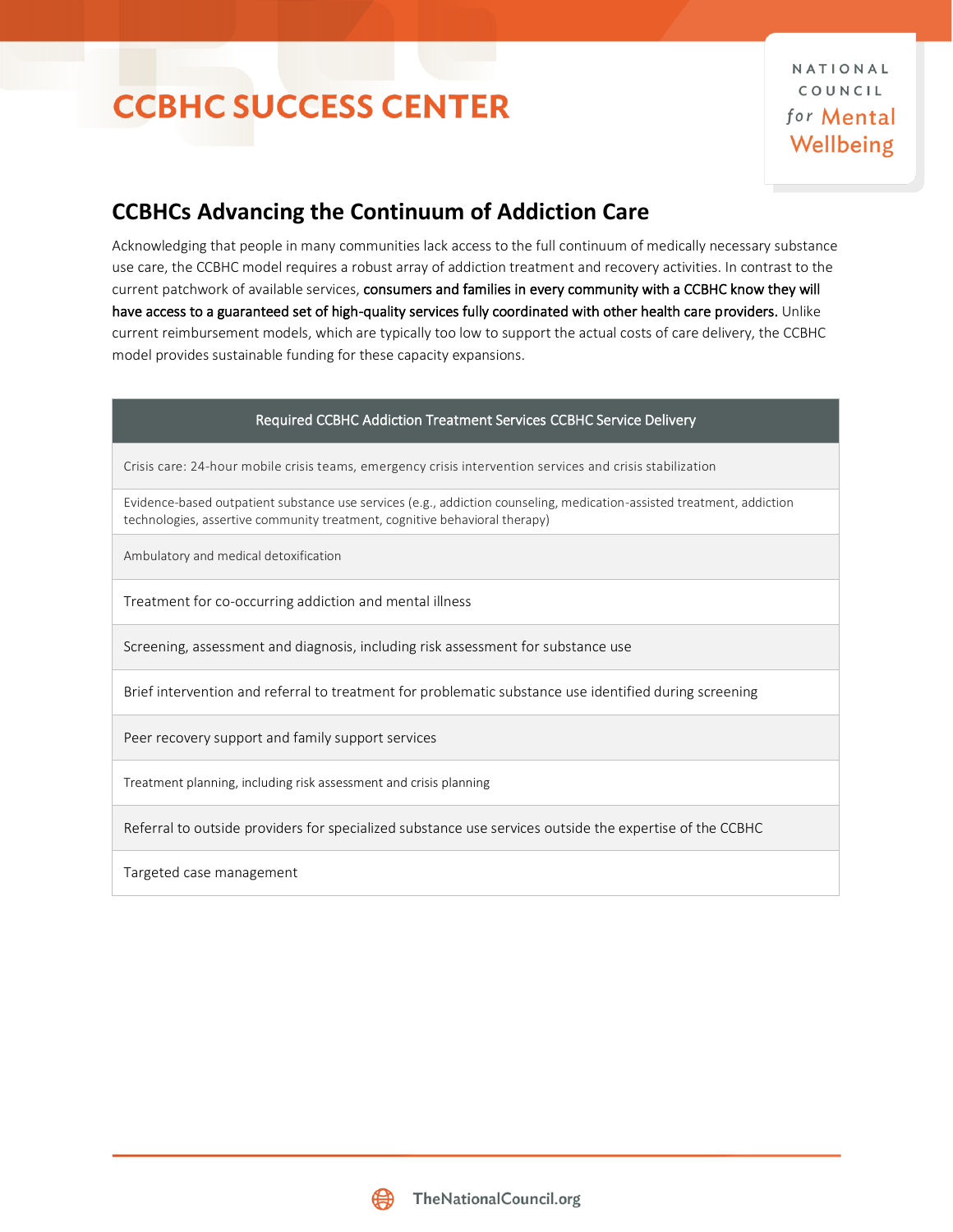## **Launching and Expanding Addiction Service Lines**

One-hundred percent of CCBHCs report leveraging their CCBHC status to expand the scope of their addiction treatment services. For many, these activities represent the first time such services have been available in their communities.

### **Catholic Charities of Trenton (NJ)**

"Until now, our inner-city community has had no integrated treatment for addicted pregnant women or ambulatory detox treatment for Medicaid enrollees. Through CCBHC, we have been able to develop services to treat these vulnerable populations."



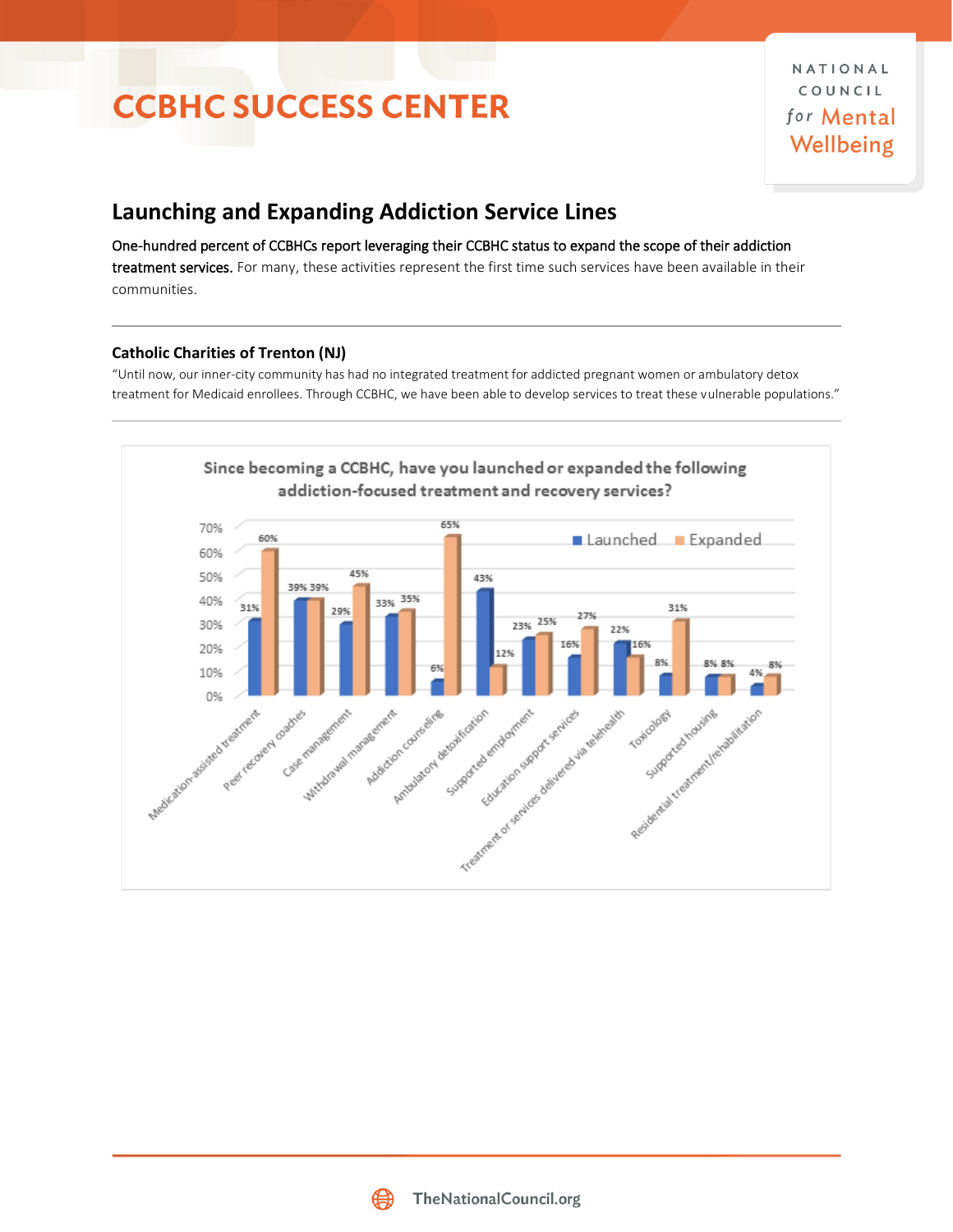## **Facilitating Adoption of Medication-assisted Treatment**

Medication-assisted treatment, o[r MAT, is a highly effective addiction treatment method](https://www.thenationalcouncil.org/mat/) that combines the use of medications with cognitive and behavioral therapies. MAT is the gold standard for opioid addiction treatment with medications such as methadone, buprenorphine and extended-release naltrexone consistently demonstrating positive patient outcomes[. These results](http://adai.uw.edu/pubs/infobriefs/MAT.pdf) include: reduced drug use, fewer overdose incidents, reduced transmission of infectious disease though injection drug use and reduced criminal justice involvement. Despite its proven effectiveness, fewer tha[n 10 percent](https://www.centeronaddiction.org/addiction-research/reports/ending-opioid-crisis-practical-guide-state-policymakers) of patients with opioid addiction receive MAT. Further, [more than two-thirds](http://www.pewtrusts.org/en/research-and-analysis/blogs/stateline/2016/12/23/in-drug-epidemic-resistance-to-medication-costs-lives)  [of U.S. addiction clinics and treatment centers](http://www.pewtrusts.org/en/research-and-analysis/blogs/stateline/2016/12/23/in-drug-epidemic-resistance-to-medication-costs-lives) still do not offer MAT medications. [Limited and inadequate insurance](https://www.ncbi.nlm.nih.gov/pmc/articles/PMC3114165/)  [reimbursement, shortages of qualified treatment professionals](https://www.ncbi.nlm.nih.gov/pmc/articles/PMC3114165/) an[d biases against MAT](https://www.thenationalcouncil.org/wp-content/uploads/2016/10/MF_1_30.pdf) in favor of abstinence-based treatments have all contributed to the lack of available medication-assisted treatment programs nationwide.

The CCBHC model has spurred near-universal adoption of medication-assisted treatment as a complement to the full array of other outpatient services available. Ninety-two percent of CCBHCs offer at least one type of FDAapproved medication-assisted treatment, either on-site or via referral to an outside program.

CCBHC status has helped clinics expand access to medication-assisted treatment via expanded training and hiring: 92 percent of CCBHCs have trained or hired clinicians who can prescribe buprenorphine: 48 respondents reported that 168 of their providers have DATA 2000 waivers which are required to prescribe buprenorphine—an average of 3.5 per CCBHC.



### **Family Guidance Center for Behavioral Healthcare (MO)**

"Our [addiction] treatment staff are now better-trained to identify mental health concerns. Becoming a CCBHC allowed us to hire a second medical director who serves as medical director for medication-assisted treatment (MAT). This has increased availability of psychiatric care, MAT and utilization of MAT in our center… In the land we were in before [pre-CCBHC], that would never have been financially sustainable."

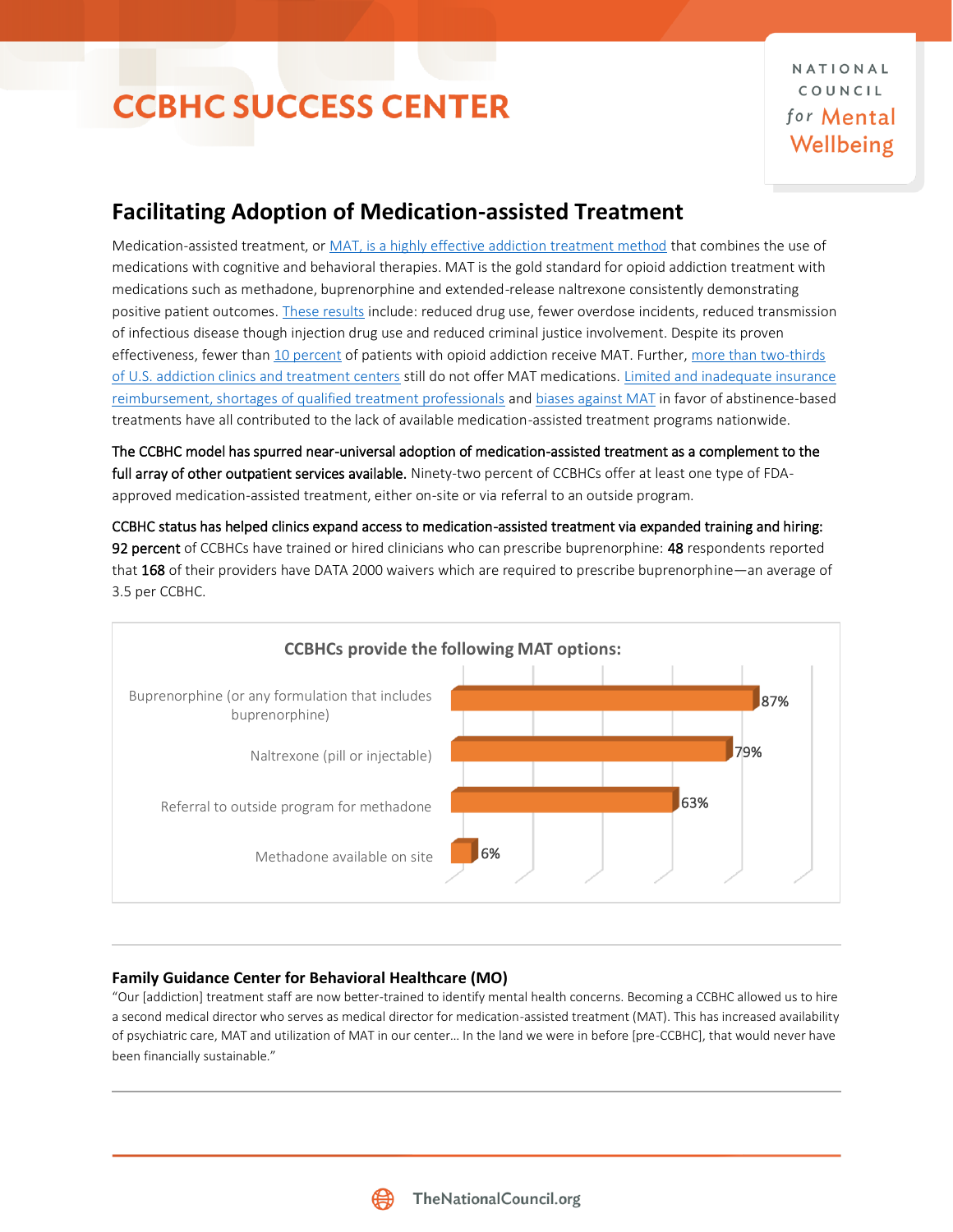NATIONAL COUNCIL for Mental Wellbeing

## **Advancing the Integration of Addiction Care**

For an industry that has historically operated in a silo apart from the rest of health care, the CCBHC model represents a critical advance in coordinating and integrating addiction care. People living with addiction are at higher risk for co-occurring chronic physical health conditions such as hepatitis or HIV/AIDS. In many cases a mental health condition may underlie or exacerbate an addiction and addiction cannot be adequately addressed without also addressing physical and mental health issues. CCBHCs serve a population with an especially high prevalence of co-occurring disorders: the majority of CCBHCs (85 percent) noted that more than half of their patients with an addiction have a co-occurring mental health condition such as schizophrenia or post-traumatic stress disorder. Onehundred percent of CCBHCs have integrated mental health/addiction care by leveraging their payment rate to support staff hiring, training, care coordination and/or establishing referral relationships with other providers.



### **Wallowa Valley Center for Wellness (OR)**

"Due to a fully integrated electronic health record with our federally-qualified health center (FQHC), we are better able to identify comorbidities in all clients served, and care coordination with primary care providers is seamless."

### **Berks Counseling Center (PA)**

"Providing health screenings and assessments is part of our process as is blood work, taking vitals and providing physical health care on-site. We have identified untreated conditions of diabetes, cardio-vascular and other conditions, and referred patients to specialists for care. Better physical health significantly improves the patient's mental health as well as their ability to benefit from addiction treatment."

### **Ramsey County Mental Health (MN)**

"A nursing screen is being done in all programs, including our mental illness/substance use disorder program. Our registered nurse helps connect patients with additional services if needed."

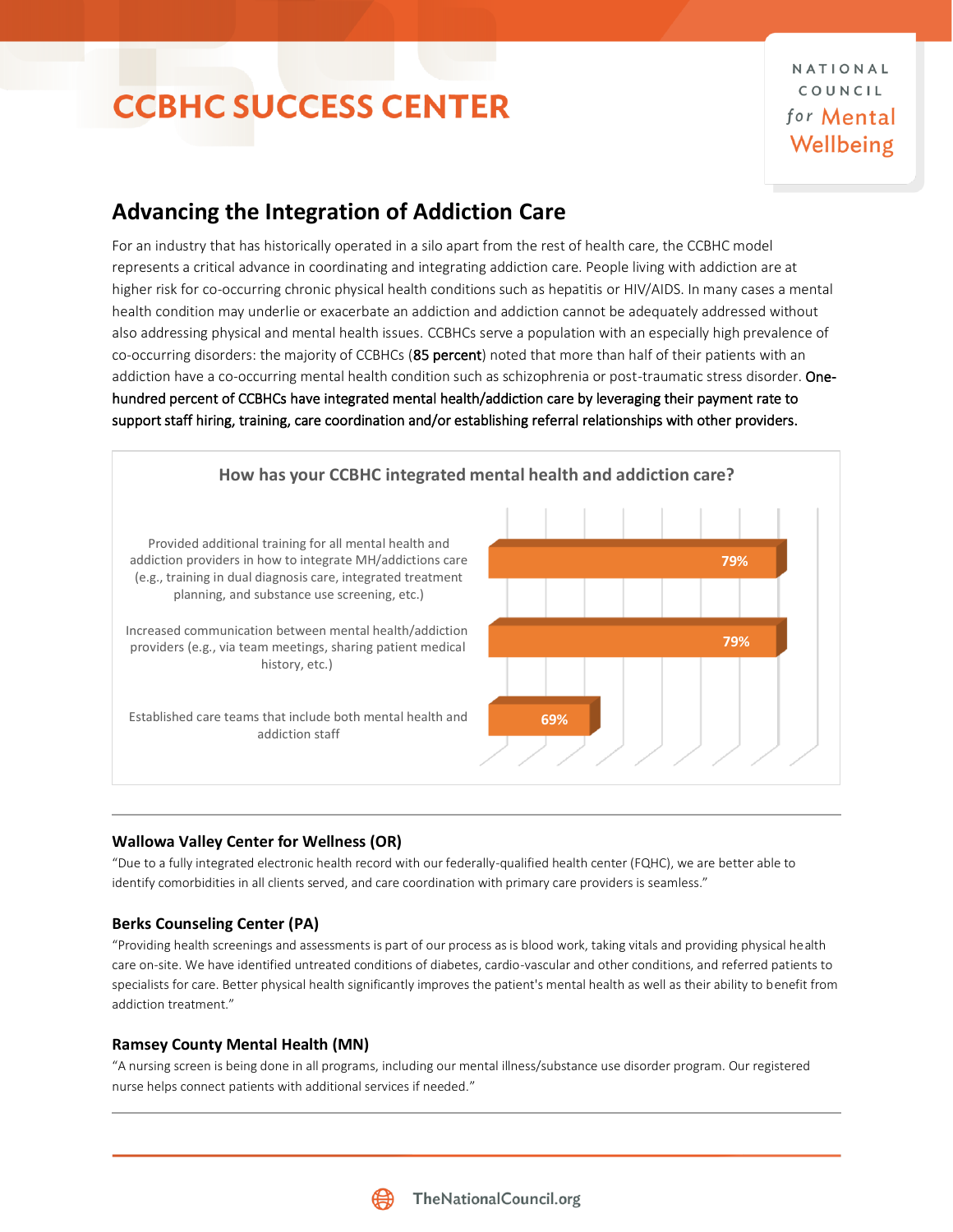

### **New Frontier Treatment Center (NV)**

"The addition of recovery support services is proving to be an amazing addition to our services; clients are actually seeking out extra help now."

CCBHCs also report partnering with recovery services: 35 percent partner with recovery community organizations and 8 percent partner with recovery high schools or collegiate recovery programs.

## **Reducing Hospitalizations by Improving Care Transitions**

People living with mental illness or addiction have high rates of hospitalization and emergency room visits. During and post-hospitalization represents a critical intervention period in which an assertive care transition strategy can help patients initiate or re-engage in treatment with the goal of reducing future hospitalizations. Preventable hospitalizations are also a major driver of costs in the health care system. Unfortunately, traditional funding streams provide little support for partnerships, care coordination activities and engagement activities outside the four walls of a clinic that are known to improve outcomes and reduce hospitalizations.

CCBHCs have used their payment model to support activities to reduce hospitalizations and improve care transitions for CCBHC patients who are discharged from the hospital, including improved data collection and analytics to identify patients at high risk for hospitalization or readmission.

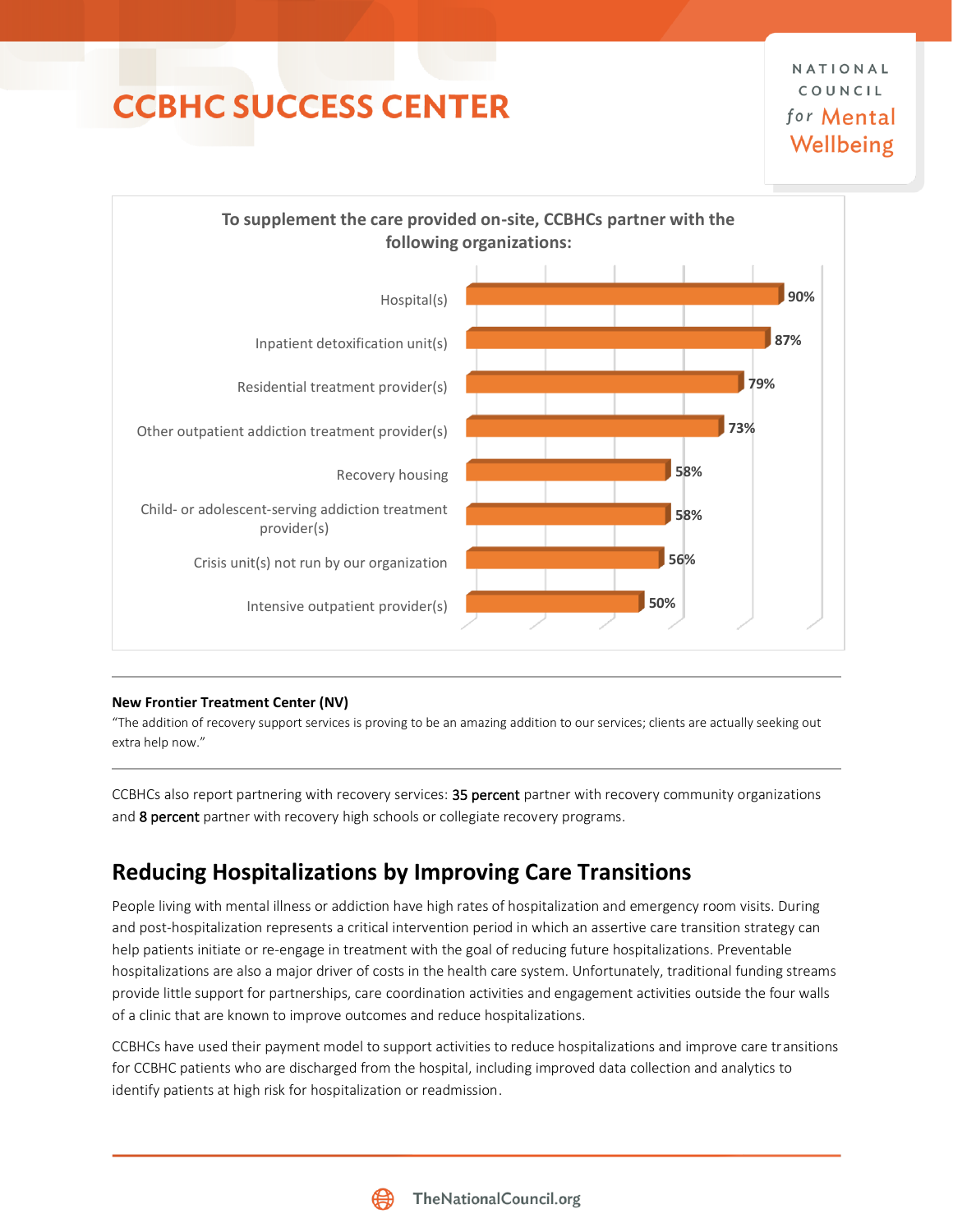NATIONAL COUNCIL for Mental Wellbeing



### **Grand Lake Mental Health (OK)**

"As a result of becoming a CCBHC, we have partnered with a data mining firm to develop dashboards for all CCBHC quality measures. We are able to see real-time progress toward outcomes by comparing time frames and can drill down from locationspecific data all the way to client- and clinician-specific information to determine where we are successful and where additional efforts are needed."